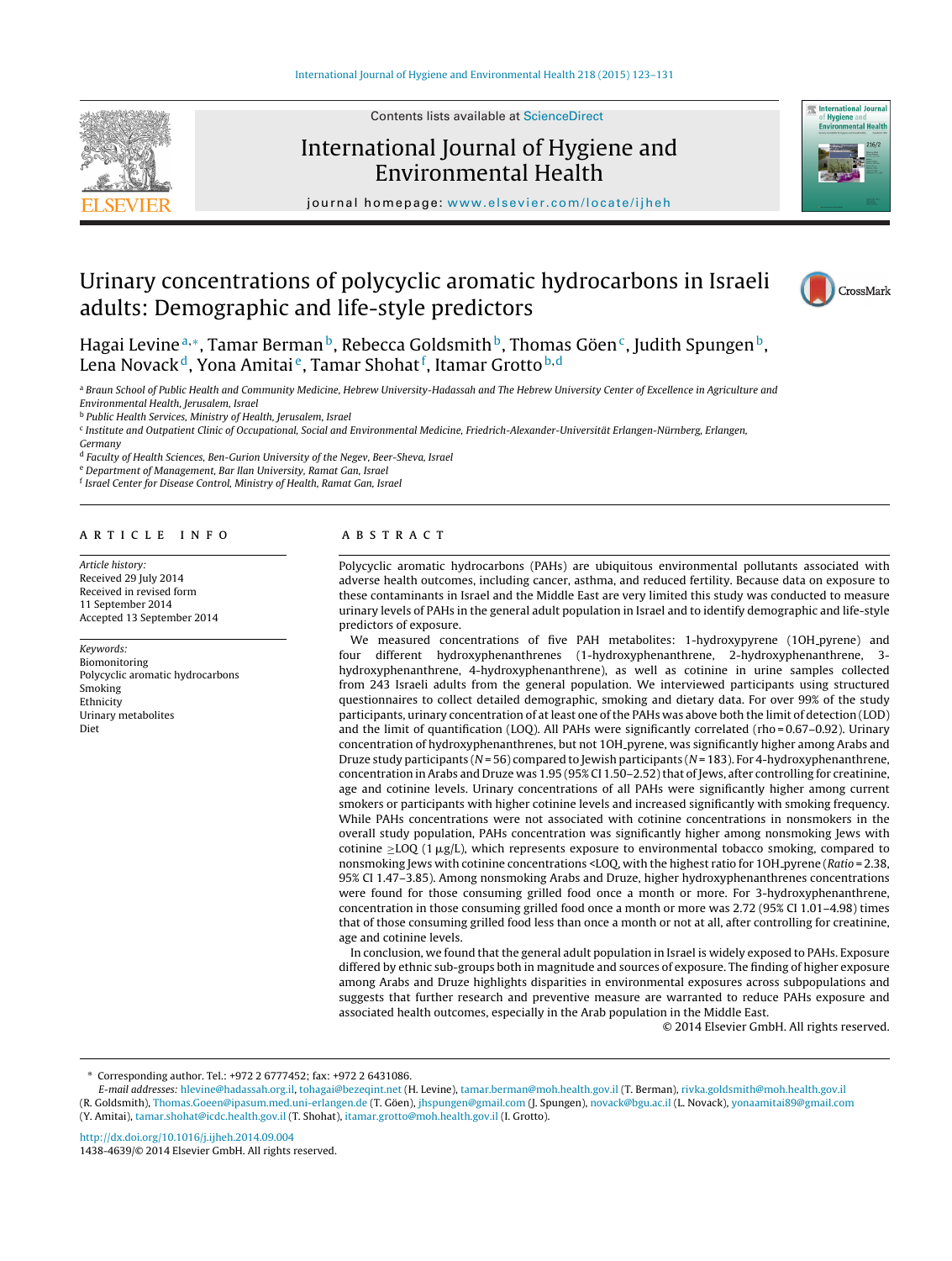## **Introduction**

Polycyclic aromatic hydrocarbons (PAHs) are a group of over 100 chemicals that are generated during incomplete combustion of organic material, such as in coal-fired power plants and residential heating ([Boström](#page-8-0) et [al.,](#page-8-0) [2002\).](#page-8-0) PAHs are ubiquitous persistent but non bioaccumulative compounds ([Bergman](#page-8-0) et [al.,](#page-8-0) [2013\).](#page-8-0) These substances generally are found in the environment as complex mixtures rather than as single compounds. In the general population, exposure to PAHs can potentially occur via numerous exposure pathways, including active and secondhand smoking (also called environmental tobacco smoke), exposure in indoor and ambient air, and consumption of grilled and smoked foods ([CDC,](#page-8-0) [2013;](#page-8-0) [Phillips,](#page-8-0) [1999;](#page-8-0) [Suwan-ampai](#page-8-0) et [al.,](#page-8-0) [2009\).](#page-8-0)

Several adverse health outcomes in humans were found to be associated with exposure to PAHs. Evidence indicates that exposure to PAHs may result in reproductive, developmental, hematologic, cardiovascular, neurologic, and immunologic toxicities as well as cancer ([Straif](#page-8-0) et [al.,](#page-8-0) [2005\).](#page-8-0) In parallel, new evidence is gathering regarding other harmful effects. For example, a recent study found high prenatal PAHs exposure to be associated with symptoms of anxiety/depression and attention problems ([Perera](#page-8-0) et [al.,](#page-8-0) [2012\).](#page-8-0)

Exposure to PAHs is not generally monitored in human biomonitoring surveys, so data on magnitude and predictors of PAHs exposure of the general population are limited, mostly available from the US ([CDC,](#page-8-0) [2013\)](#page-8-0) and Germany ([Schulz](#page-8-0) et [al.,](#page-8-0) [2007\).](#page-8-0) 1-Hydroxypyrene (1OH pyrene) is widely considered as an appropriate biomarker for exposures to PAHs on the basis that pyrene is rapidly distributed, metabolized and eliminated from the body ([Aquilina](#page-8-0) et [al.,](#page-8-0) [2010\).](#page-8-0)

Over the last decades, Israel, located in the Middle-East region, has undergone a transition from a developing country into a modern life-style, industrial state with a unique multi-ethnic and multi-cultural society. While ∼80% of Israelis are Jews, there is a large minority of Israeli Arabs and Druze who are distinct by cultural, socio-demographic and life-style factors, with higher rates living in rural areas.

The goal of the current study was to measure urinary levels of various PAHs in the general adult population in Israel and to determine the demographic, smoking and dietary predictors of exposure, in order to support evidence based public health policy.

# **Materials and methods**

# Study design, settings and participants

The current study is based on the Israeli Biomonitoring Study which was a cross-sectional study on exposure of Israeli adults from the general population to environmental chemicals and/or their metabolites, measured in urine samples. The primary objective of the biomonitoring study was to provide information on exposure to environmental chemicals in Israel in order to support public health policy. Aims and methods of the biomonitoring study are further detailed in our previous publications ([Berman](#page-8-0) et [al.,](#page-8-0) [2013a,b\).](#page-8-0)

The eligible population included Israeli adults, aged 20–74, aiming to represent the Israeli non-institutionalized adult population. Recruitment, interviewing and sampling took place between February and June 2011. The potential sample size was 300 individuals, assuming up to 20% of missing data, incomplete questionnaires and invalid urine samples, to reach a planned sample size of 250 individuals. The parameters for defining the sample were selected so as to represent the population distribution of urban versus rural dwelling (with urban defined as population more than 2000) and the two major ethnic groups in Israel (Jews and Arabs) as well as wide geographical representation. Overall, 20 cities/towns were selected, with 4 within the Arab sector (3 urban, 1 rural) and

16 within the Jewish sector (15 urban, 1 rural), representing the relative proportion of the ethnic groups in Israel. In each city/town, interviewers were requested to interview 15 people. Within each city/town, interviewers were required to select 5 separate areas. Within each area, recruitment was done by "knocking on doors" and interviewing those who met the inclusion criteria and agreed to participate, including providing a urine sample. The inclusion criteria were age (20–74) and ability to answer the questionnaire in Hebrew or Arabic. The response rate was 29%, excluding individuals not eligible for the study and individuals not at home at the time of the visit. People refusing participation were replaced by "knocking on the next door". Participants were not targeted for specific health status and were not included or excluded on the basis of their potential for low or high exposures to environmental chemicals including tobacco exposure. Of 249 participants eventually included in the biomonitoring study, 243 were examined for PAHs urinary levels.

The study was conducted in accordance with the ethical principles of the Declaration of Helsinki. The study protocol was reviewed and approved by the Sheba Tel Hashomer Helsinki Committee. Written informed consent was obtained for all respondents. Participation in the study was voluntary. At the time of recruitment participants received a note explaining that they would receive individual results on urinary concentrations of environmental contaminants if they requested them during their interview or if their individual urinary metabolite results were unusual (more than 10 times the 90th percentile for the study population). All individuals receiving results were invited to contact the study coordinator for additional information. All analysis of data for the study was conducted without details on the identity of the participants.

## Data sources and variables

Study participants were interviewed using a structured questionnaire. The interviews were administered by trained interviewers. The interview consisted of a health and lifestyle questionnaire, including smoking habits, demographic questionnaire, a 24 h dietary recall and a food frequency questionnaire. All completed questionnaires were returned to the Israel Center for Disease Control for data entry, quality assurance and analysis. Socio-demographic and personal variables included age (analyzed as a continuous variable, and also grouped as "younger", 20–44 years, and "older" 45–74 years), sex (males/females), ethnicity (Jews/Arabs and Druze), urbanicity (urban/rural), country of birth (Israel/other), education (lower education [below high school qualification]/high school education and above), marital status (single/married/divorce/widowed) and average monthly household income in shekels (<5000/5000–10,000/>10,000).

Dietary questions included vegetarian status, grilled food consumption and smoked food consumption. Questions used were: "Do you define yourself as vegetarian or vegan?", "How frequently do you eat food that was cooked on a grill or over open fire?", "How frequently do you eat smoked products, e.g. sausage, fish or smoked cheese?". Based on the first question, vegetarian status was classified as vegetarian, vegan or not-vegetarian. Based on the second and third question, participants were classified by grilled or smoked food consumption (No or less than once per month vs. Yes, for each).

Smoking status was based on self-report, validated by our previous report on cotinine levels ([Levine](#page-8-0) et [al.,](#page-8-0) [2013\).](#page-8-0) Questions used for active tobacco smoking status were: "Do you currently smoke, including hookah (water pipe)?", "What do you currently smoke, or what did you smoke before? (cigarettes, cigars, pipe, waterpipe, other)", "How many cigarettes do you smoke per day or per week?" Based on the first question, participants were classified as tobacco smokers (of any kind) or nonsmokers. Active smoking variables were smoking type (cigarettes/waterpipe only) and cigarette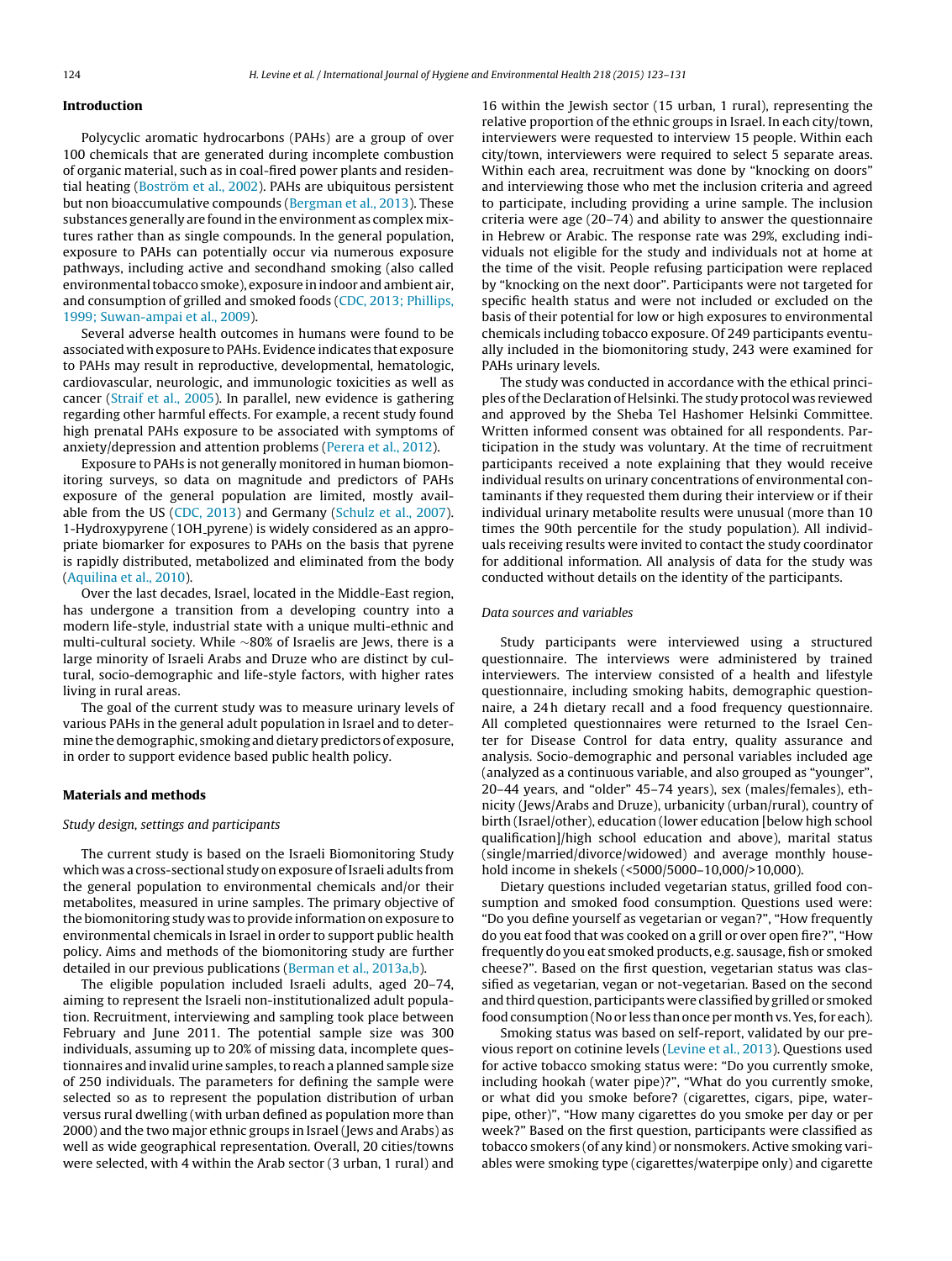smoking frequency (<10 cigarettes/day, 10–20 cigarettes/day, >20 cigarettes/day). Some of the participants categorized as cigarette smokers also smoked cigars or were waterpipe smokers.

Urine spot samples were collected in 120-mL urine specimen containers. All urine samples were maintained at below 4 ◦C for a maximum of 24 h until they were transported to the Sheba Medical Center at Tel Hashomer. Urine samples were aliquoted at Sheba Medical Center and frozen at −20 ◦C. Within four months of collection, urine samples were shipped to the University of Erlangen—Nuremberg in Germany on dry ice (−70 °C), where they were analyzed.

Laboratory analyzes of PAHs, cotinine and creatinine were performed at the Institute and Outpatient Clinic of Occupational, Social and Environmental Medicine, University Erlangen-Nuremberg in Germany using the following methods. The determination of hydroxylated PAHs (1-hydroxypyrene (1OH pyrene), 1-hydroxyphenanthrene (1OH phen), sum of 2- and 9-hydroxyphenanthrene (2OH phen), 3-hydroxyphenanthrene (3OH phen), 4-hydroxyphenanthrene (4OH phen) was performed using high-performance liquid chromatography with fluorescence detection (HPLC-FD)[\(Hemat](#page-8-0) et [al.,](#page-8-0) [2012\).](#page-8-0) Clean-up took place using an online extraction procedure with a copper phthalocyaninemodified silica gel phase (pre concentration column). Calibration standards were prepared by spiking pooled non-smoker urine with the hydroxylated PAHs. The limits of quantification (LOQ) were 16 ng/L urine for 1OH phen, 4 ng/L for 2OH phen, 5 ng/L for 3OH phen, 8 ng/L for 4OH phen and 12 ng/L for 1OH pyrene ([Feldt](#page-8-0) et [al.,](#page-8-0) [2014\).](#page-8-0) Aliquots of quality control material prepared in human urine were analyzed in each series to verify the comparability of the analyses. Analytical accuracy was demonstrated for 1OH pyrene (as well as cotinine) by the successful participation in the proficiency test of the German External Quality Assessment Scheme (G-EQUAS) [\(Göen](#page-8-0) et [al.,](#page-8-0) [2012\).](#page-8-0)

Cotinine in urine was determined using a gas chromatography mass spectrometry procedure validated and published by the working group "Analyzes in biological materials" ([Müller,](#page-8-0) [2003\).](#page-8-0) In brief, cotinine was extracted from the urine using dichloromethane and quantified after gas chromatographic separation by mass spectrometry in single ion monitoring mode ([Eckert](#page-8-0) et [al.,](#page-8-0) [2011\),](#page-8-0) as further detailed in our previous report on cotinine levels [\(Levine](#page-8-0) et [al.,](#page-8-0) [2013\).](#page-8-0) LOQ was 1  $\mu$ g/L for cotinine. Limit of detection (LOD) and LOQ were calculated based on a signal-to-noise ratio of 1 to 3 and 1 to 6, respectively. Urinary analyte concentrations were provided in units of  $\mu$ g/L. These concentrations were divided by urinary creatinine concentrations (g creatinine/L urine) to generate creatinine-adjusted analyte concentrations. Creatinine in urine was determined photometrically as picrate according to the Jaffé method ([Larsen,](#page-8-0) [1972\).](#page-8-0)

# Statistical methods

We calculated medians, geometric means, 95% confidence intervals and maximum values for urinary analyte concentrations and for creatinine-adjusted analytes for each of the PAHs metabolites. Concentrations below the limit of quantification (LOQ) for an analyte were replaced by the limit of detection (LOD) for that analyte, and concentrations below the LOD were replaced with the LOD divided by the square root of 2 [\(Hornung](#page-8-0) [and](#page-8-0) [Reed,](#page-8-0) [1990\).](#page-8-0)

The main outcome variable was geometric mean (GM) of PAHs concentration.We also reported the proportion ≥LOQ. Associations between continuous variables such as PAHs metabolites and cotinine were assessed using Spearman correlation tests, overall, and stratified by ethnicity.

As a part of a univariate analysis we compared geometric means of urinary PAH metabolites not adjusted to creatinine of demographic, dietary and smoking subgroups using a ratio t-test procedure on a lognormal distribution. Analysis of smoking subgroups included smoking habits among smokers and cotinine levels by a cut-off  $\geq 4 \mu$ g/L (for overall analysis) and  $\geq 1 \mu$ g/L (for nonsmokers subgroup analysis) representing higher active and/or passive tobacco exposure [\(Heinrich](#page-8-0) et [al.,](#page-8-0) [2005\).](#page-8-0) Differences between subgroups were also assessed based on ratios obtained from univariate linear regression, with subgroup indicator as an independent factor and log-transformed PAHs as a dependent variable. We further applied an antilog function to a linear effect of factors examined, resulting in a multiplicative effect (ratio). A multivariable analysis was performed in a similar way to analyze differences by ethnicity, controlling for significant predictors for at least one PAH, which were creatinine, cotinine and age as continuous variables. Similar analyses were used for subgroup analyses, stratified by ethnicity and by smoking status. p Value <0.05 was considered statistically significant. We used SAS 9.2 for all the analyses.

# **Results**

#### Characteristics of the study population

The 243 study participants (51% males) were composed of 183 (77%) Jews, 56 (23%) Arabs and Druze and 4 with other ethnicity [\(Table](#page-3-0) 1). 66% of the study population was aged 20–44 years (Mean age = 38.5, SD = 12.6). Participants in the study came from five geographic regions in Israel: Northern ( $N = 15$ ), Haifa ( $N = 69$ ), Central  $(N = 49)$ , Tel Aviv ( $N = 60$ ), and Southern ( $N = 50$ ).

## Urinary concentrations of PAHs metabolites

Urinary PAHs were detected at levels >LOQ for over 90% of study participants for all metabolites, except 4OH-phen (63%), which was present at the lowest concentrations [\(Table](#page-4-0) 2). 10H\_phen and 10H pyrene were the PAHs metabolites present at the highest concentrations, followed by 3OH phen and 2OH phen. All metabolites (including 1OH pyrene and each of the hydroxyphenanthrenes) were significantly correlated with each other  $(rho = 0.67 - 0.92, p < 0.001$ ; strongest for 2OH<sub>-phen</sub> and 3OH<sub>-phen</sub>; rho = 0.92) ([Table](#page-4-0) 3). After stratification for ethnicity, correlations of PAHs were remarkably similar for Jews or Arabs and Druze (data not shown).

#### Demographic and dietary predictors

Urinary concentrations of 1OH phen, 2OH phen and 4OH phen were significantly higher amongArabs and Druze compared to Jews [\(Table](#page-3-0) 1). Levels of all PAHs metabolites tended to be higher for 20-44 years age group compared to 45-74 years, but reached statistical significance only for 1OH pyrene (GM = 198 ng/L vs. 130 ng/L;  $p = 0.008$ ). Urinary concentrations of all hydroxyphenanthrenes, but not 1OH pyrene, were significantly higher among those residing in rural compared to urban areas. In the univariate analysis, no significant differences for any of the PAHs were found by gender, body mass index, educational level, country of birth, marital status, household income or dietary habits (grilled food consumption, smoked food consumption, vegetarian status).

In a multivariable model, adjusted for cotinine, creatinine and age [\(Table](#page-5-0) 4), all urinary hydroxyphenanthrenes but not 1OH pyrene were significantlyhigher amongArabs and Druze compared to Jews, most notably for 1OH phen (ratio = 1.87; 95% CI 1.44–2.42; p < 0.001) and 4OH phen (ratio = 1.95; 95% CI 1.50–2.52;  $p$  < 0.001). Of note, associations were accentuated after adjustment, especially for cotinine. Results were materially unchanged (data not shown) after adjustment for other variables such as gender or body mass index.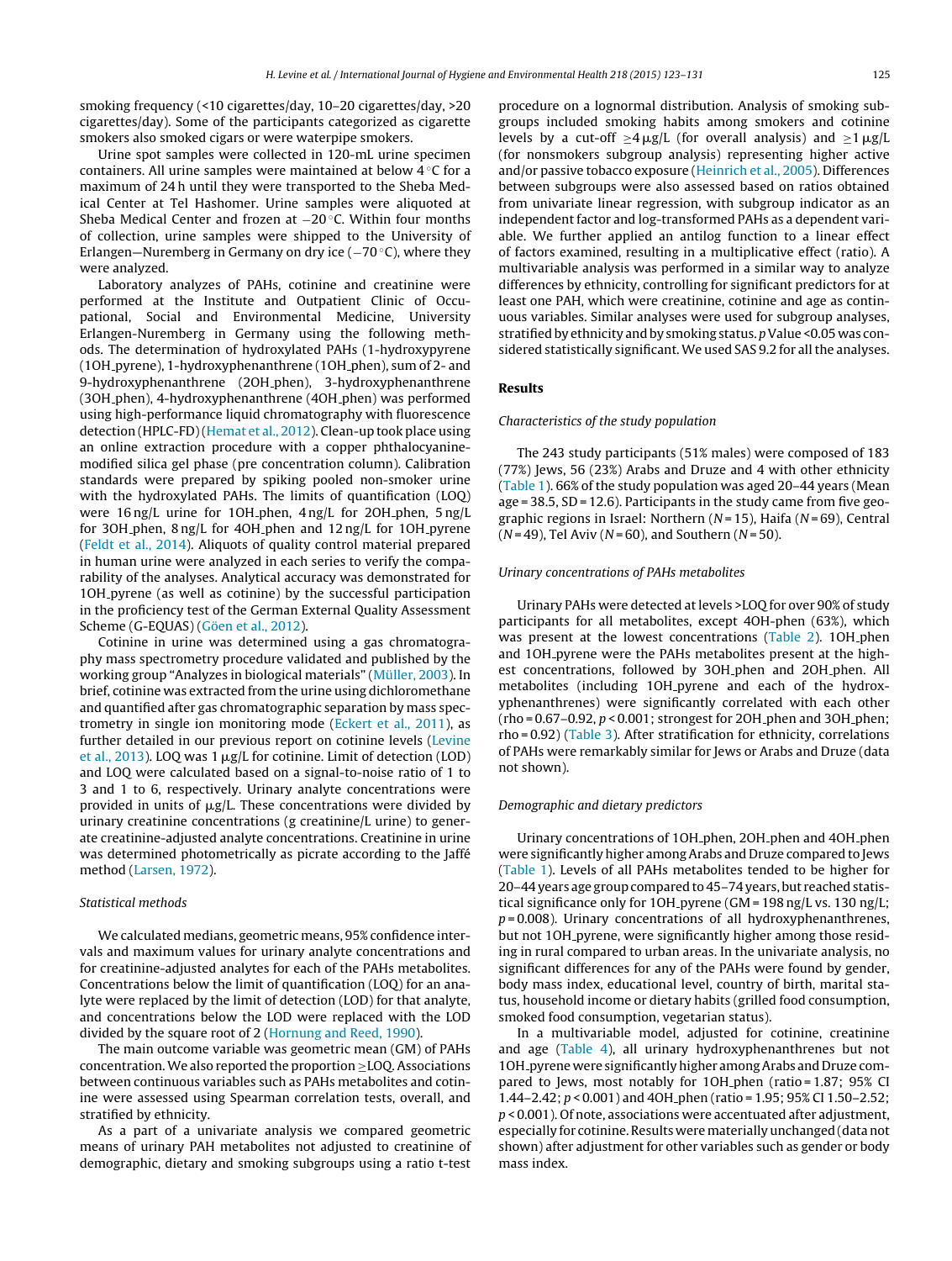<span id="page-3-0"></span>Participants' characteristics and PAHs urinary concentrations geometric mean (ng/L), Israeli adults, 2011 (N=243).

| Characteristics <sup>a</sup>                                       | $\%$ (n/N)                                  | 10H <sub>-pyrene</sub> |                             |                        | 10H_phen          |                              |                        | 20H <sub>-phenb</sub> |                            |                        | 30H <sub>-phen</sub> |                             |                        | $4OH-phenc$    |                        |                        |
|--------------------------------------------------------------------|---------------------------------------------|------------------------|-----------------------------|------------------------|-------------------|------------------------------|------------------------|-----------------------|----------------------------|------------------------|----------------------|-----------------------------|------------------------|----------------|------------------------|------------------------|
|                                                                    |                                             | <b>GM</b>              | 95% CI                      | p-Value                | <b>GM</b>         | 95% CI                       | p-Value                | GM                    | 95% CI                     | p-Value                | GM                   | 95% CI                      | p-Value                | GM             | 95% CI                 | p-Value                |
| Sex<br>Male<br>Female                                              | 51.4 (125/243)<br>48.6 (118/243)            | 186<br>157             | 152:228<br>127;196          | 0.269                  | 184<br>197        | 151:224<br>159;245           | 0.647                  | 98<br>88              | 83:116<br>74;104           | 0.373                  | 144<br>118           | 117:177<br>96;144           | 0.164                  | 28<br>29       | 23;35<br>24;36         | 0.832                  |
| Age, years<br>$20 - 44$<br>$45 - 74$                               | 65.8 (160/243)<br>34.2 (83/243)             | 198<br>130             | 167:235<br>98;172           | 0.008                  | 210<br>157        | 178:249<br>119;206           | 0.059                  | 100<br>81             | 86:115<br>65;100           | 0.097                  | 143<br>110           | 119:170<br>86;141           | 0.095                  | 30<br>27       | 25;36<br>23;34         | 0.483                  |
| BMI<br>$25$<br>$\geq$ 25                                           | 58.3 (129/221)<br>41.7 (92/221)             | 186<br>141             | 153;227<br>108;184          | 0.087                  | 190<br>176        | 157;230<br>136;227           | 0.618                  | 90<br>92              | 76;107<br>76:112           | 0.876                  | 133<br>121           | 109:162<br>94;155           | 0.538                  | 28<br>29       | 23;34<br>23;37         | 0.828                  |
| Ethnicity<br>Jews<br>Arabs and Druze                               | 76.6 (183/239)<br>23.4 (56/239)             | 171<br>170             | 143;204<br>127;228          | 0.972                  | 168<br>277        | 142;200<br>214;360           | 0.004                  | 84<br>127             | 73;97<br>102;157           | 0.005                  | 124<br>153           | 104;146<br>114;204          | 0.227                  | 27<br>43       | 25;36<br>23;34         | 0.004                  |
| Residence<br>Urban<br>Rural                                        | 88.1 (214/243)<br>11.9 (29/243)             | 168<br>197             | 144;198<br>128;305          | 0.497                  | 178<br>316        | 152;207<br>209;477           | 0.011                  | 87<br>152             | 76;99<br>113;206           | 0.003                  | 120<br>241           | 103;140<br>168;346          | 0.002                  | 27<br>52       | 23;31<br>33;83         | 0.003                  |
| <b>Education</b> level<br>Lower education<br>High school and above | 21.3 (51/239)<br>78.7 (188/239)             | 151<br>181             | 105;216<br>154;214          | 0.320                  | 183<br>194        | 124;268<br>165;227           | 0.742                  | 92<br>94              | 68;125<br>82;107           | 0.923                  | 125<br>134           | 84;186<br>115;156           | 0.700                  | 32<br>28       | 23;45<br>24;33         | 0.506                  |
| Grilled food consumption<br>No or <1/month<br>$>1/m$ onth          | 69.0 (167/242)<br>31.0 (75/242)             | 177<br>159             | 147;213<br>124;205          | 0.513                  | 193<br>183        | 162;230<br>140;239           | 0.731                  | 93<br>92              | 28;314<br>74;114           | 0.897                  | 134<br>123           | 112;160<br>95;159           | 0.581                  | 30<br>27       | 25;36<br>20;35         | 0.441                  |
| Smoked food consumption<br>No or $<$ 1/month<br>$>1/m$ onth        | 74.5 (178/239)<br>25.5 (61/239)             | 171<br>174             | 143:205<br>131;231          | 0.933                  | 187<br>200        | 157:224<br>155;224           | 0.693                  | 91<br>101             | 78;106<br>82;123           | 0.479                  | 130<br>136           | 109:154<br>103;179          | 0.781                  | 28<br>31       | 24;34<br>23;42         | 0.554                  |
| Vegetarian status<br>Vegetarian<br>Vegan<br>Non-vegetarian         | 2.9(7/239)<br>4.6(11/239)<br>92.5 (221/239) | 84<br>175<br>176       | 21:333<br>80;382<br>151;206 | Ref.<br>0.202<br>0.104 | 105<br>226<br>195 | 28;399<br>111;461<br>168;227 | Ref.<br>0.167<br>0.161 | 51<br>106<br>94       | 25;104<br>63;178<br>82;106 | Ref.<br>0.112<br>0.098 | 93<br>117<br>132     | 42;207<br>47;291<br>114;154 | Ref.<br>0.682<br>0.427 | 17<br>45<br>29 | 7:45<br>22;92<br>25;34 | Ref.<br>0.083<br>0.233 |

<sup>a</sup> There were no significant differences by country of birth, household income or marital status.<br><sup>b</sup> 20H<sub>-</sub>phen is the sum of 2- and 9-hydroxyphenanthrene.

 $c$  N = 241 for 40H phen due to 2 missing.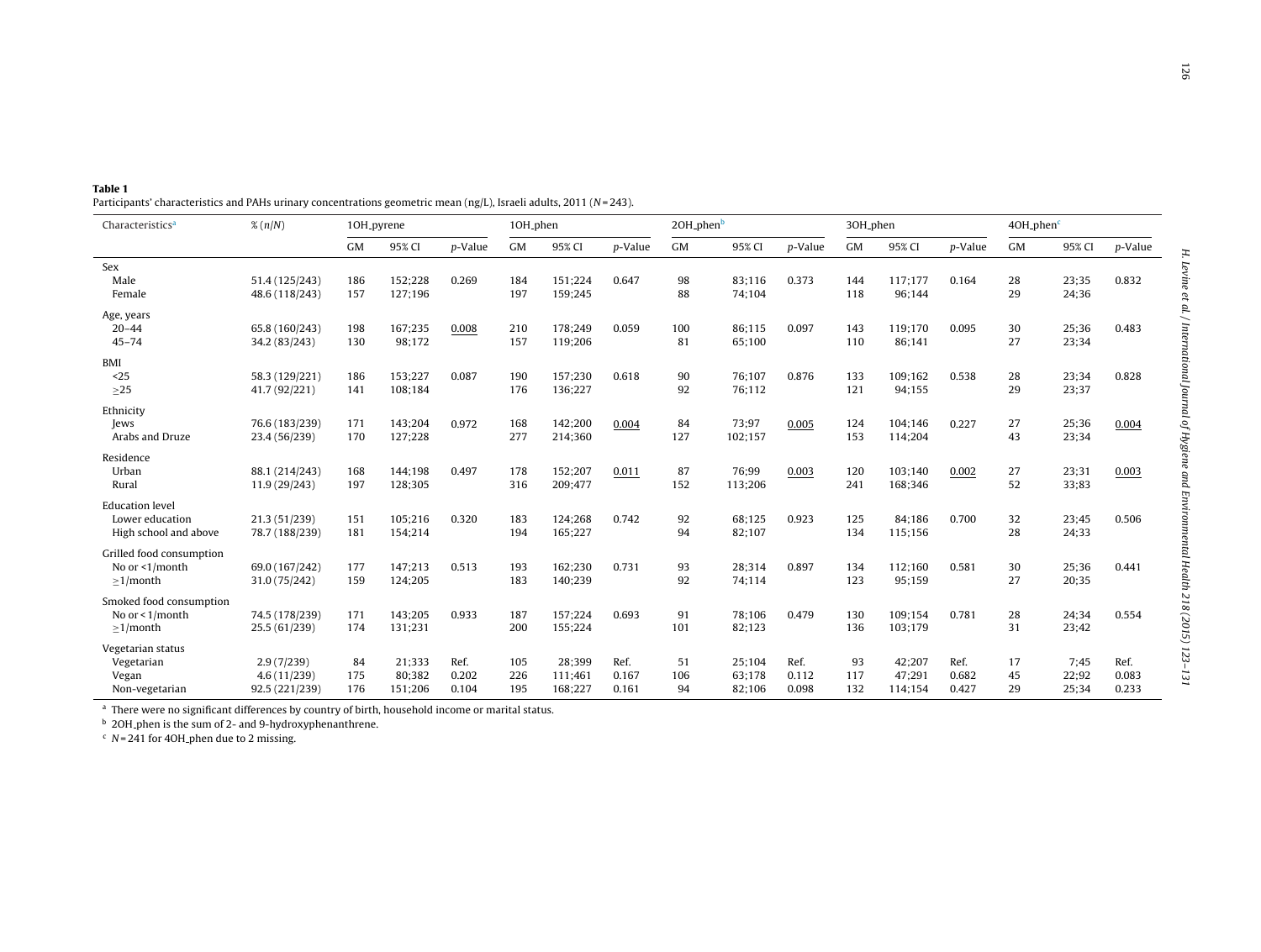#### <span id="page-4-0"></span>**Table 2**

| .                                                                                                     |  |
|-------------------------------------------------------------------------------------------------------|--|
| PAHs metabolites concentrations in urine (ng/Liter and ng/g creatinine), Israeli adults, 2011(N=243). |  |

| Metabolite                  | LOQ(ng/L) | $% >$ LOO |        | Unadjusted $(ng/L)$ |                   |                 |                 | Creatinine adjusted $\frac{ng}{g}$ |                   |                 |                 |  |
|-----------------------------|-----------|-----------|--------|---------------------|-------------------|-----------------|-----------------|------------------------------------|-------------------|-----------------|-----------------|--|
|                             |           |           | Median | Maximum             | Geometric<br>mean | Lower<br>95% CI | Upper<br>95% CI | Median                             | Geometric<br>mean | Lower<br>95% CI | Upper<br>95% CI |  |
| 10H <sub>-pyrene</sub>      | 12        | 91        | 204.20 | 2690.42             | 171.64            | 147.94          | 199.15          | 144.51                             | 137.07            | 122.80          | 153.91          |  |
| 10H <sub>-phen</sub>        | 16        | 90        | 218.84 | 2584.57             | 190.35            | 164.66          | 220.05          | 149.05                             | 152.02            | 135.21          | 170.91          |  |
| $2OH_{p}$ phen <sup>a</sup> | 4         | 99        | 94.75  | 1050.10             | 92.91             | 82.42           | 104.72          | 69.83                              | 74.19             | 67.22           | 81.89           |  |
| 30H_phen                    | 5         | 97        | 140.65 | 1887.11             | 130.56            | 113.10          | 150.73          | 92.67                              | 104.27            | 92.81           | 117.14          |  |
| 40H_phen <sup>b</sup>       | 8         | 63        | 31.92  | 358.56              | 28.92             | 25.07           | 33.37           | 23.52                              | 23.13             | 20.20           | 26.48           |  |

<sup>a</sup> 2OH<sub>-phen</sub> is the sum of 2- and 9-hydroxyphenanthrene.

 $\overrightarrow{b}$  N = 241 for 40H phen due to 2 missing.

# **Table 3**

| Spearman correlation coefficients between PAHs metabolites and cotinine (unadjusted to creatinine)ª, Israeli adults, 2011(N=243). |  |
|-----------------------------------------------------------------------------------------------------------------------------------|--|
|-----------------------------------------------------------------------------------------------------------------------------------|--|

|                                                                                                | 10H <sub>-pyrene</sub> | 10H <sub>-phen</sub> | 20H <sub>-phen</sub>    | 30H <sub>-phen</sub>             | 40H <sub>-phen</sub>                     | Cotinine                                  | Cotinine (Jews)                           | Cotinine (Arabs and Druze)                |
|------------------------------------------------------------------------------------------------|------------------------|----------------------|-------------------------|----------------------------------|------------------------------------------|-------------------------------------------|-------------------------------------------|-------------------------------------------|
| 10H <sub>-pyrene</sub><br>10H_phen<br>20H <sub>-phen</sub><br>30H <sub>-phen</sub><br>40H_phen | 1.000                  | 0.834<br>.000        | 0.786<br>0.900<br>000.1 | 0.836<br>0.896<br>0.923<br>1.000 | 0.669<br>0.835<br>0.850<br>0.804<br>.000 | 0.386<br>0.380<br>0.399<br>0.484<br>0.402 | 0.443<br>0.481<br>0.499<br>0.556<br>0.496 | 0.196<br>0.147<br>0.179<br>0.308<br>0.225 |

<sup>a</sup> p-Value for all correlations coefficients were <0.001, except for correlations between PAHs and cotinine among Arabs and Druze (n=56) [p > 0.05, except for 3OH phen;  $p = 0.02$ ].

<sup>b</sup> 2OH phen is the sum of 2- and 9-hydroxyphenanthrene.

When urbanicity was introduced to the multivariable model, it was not significant, while ethnicity remained significant for all hydroxyphenanthrenes. In a subgroup univariate analysis, among nonsmokers Arabs and Druze, hydroxyphenanthrenes levels were significantly higher (ratios of 2.0–2.6) among those residing in rural areas (19.5%) compared to those residing in urban areas, but no such difference by urbanicity was observed among nonsmoking Jews (2.0% residing in rural areas). In a subgroup univariate analysis, consumption of grilled food once a month or more often was a common (75.6% of the population) and significant risk factor for higher 1OH phen, 2OH phen and 3OH phen levels among nonsmoking Arabs and Druze  $(N=41)$  but not among nonsmoking Jews (64.7% consumed grilled food once a month or more often). This finding was most notable for 3OH phen (ratio = 2.87; 95% CI 1.37–6.02,  $p = 0.008$ ), slightly weakened after adjustment for cotinine, creatinine and age as continuous variables (ratio = 2.72; 95% CI  $1.01 - 4.98$ ,  $p = 0.05$ ).

#### Smoking (including cotinine levels) predictors

Cotinine was significantly correlated with any of PAHs (rho = 0.38–0.48)[Table 3]. However, correlations between cotinine and PAHs were stronger and significant for Jews (rho = 0.44–0.56), while weaker and non-significant (rho=0.15-0.23, except for 3OH phen; rho =  $0.31$ ,  $p = 0.02$ ) for Arabs and Druze. Urinary concentrations of all PAHs were significantly higher for current smokers compared to non-smokers as categorized based on selfreporting, as well as by cotinine urinary concentrations [\(Table](#page-5-0) 5). Among the group of waterpipe only smokers ( $N = 13$ ), 1OH pyrene levels were relatively high (GM = 205 ng/L vs. GM = 135 ng/L among nonsmokers) and not significantly different from cigarette smokers (GM = 233 ng/L), while hydroxyphenanthrenes levels among waterpipe smokers were similar to nonsmokers. For all PAHs, concentrations increased monotonically with increasing number of cigarettes smoked per day (GM = 429 ng/L for 1OH phen among smokers >20 cigarettes/day) with stronger associations observed for hydroxyphenanthrenes than for 1OH pyrene.

After stratification for ethnicity [\(Tables](#page-6-0) 6a and 6b), differences in PAHs by cotinine levels were stronger for Jews (GM doubled or more for participants with higher cotinine levels) than for Arabs and Druze (GM 1.2–1.6 times higher for participants with higher cotinine levels). Among Jews, urinary concentrations of all PAHs were significantly higher for current smokers compared to non-smokers (GM 1.7–2.0 times higher). Monotonic increase in PAHs concentrations by number of cigarettes smoked per day was observed for Jews, while for Arabs and Druze, concentration did not increase for the five smokers >20 cigarettes/day (for example, for 1OH pyrene, GM = 403 ng/L for 10-20 cigarettes/day compared to GM = 253 ng/L for >20 cigarettes/day). PAHs levels were significantly higher (except 4OH phen) among nonsmoking Jews with cotinine concentrations  $\geq$  LOQ (1  $\mu$ g/L), with highest ratio for 10H pyrene ( $R = 2.38$ , 95% CI 1.47–3.85;  $p = 0.001$ ). In contrast, PAHs levels did not differ by cotinine levels among nonsmoking Arabs and Druze.

#### **Discussion**

This study, the first human biomonitoring study of PAHs exposure among general adult population in the Middle East region, shows that the general population in Israel is widely exposed to polycyclic aromatic hydrocarbons. Individual PAH metabolites were highly correlated among each other, suggesting common sources of exposure and similar metabolic pathways [\(Li](#page-8-0) et [al.,](#page-8-0) [2008\).](#page-8-0) PAHs were associated with cotinine levels and with smoking habits, including smoking frequency. Levels of hydroxyphenanthrenes, but not 1OH<sub>-</sub>pyrene, were significantly higher among the Arabs and Druze study participants compared to the Jewish population, after controlling for creatinine, age and cotinine levels. These populations differed by predictors of PAHs exposure among nonsmokers (all or some metabolites): environmental tobacco smoking (as measured by cotinine levels) for Jews, grilled food consumption and rural residence for Arabs and Druze.

Geometric mean creatinine adjusted urinary concentrations of four hydroxyphenanthrenes (1OH phen, 2OH phen, 3OH phen, 4OH phen) were comparable to those found in the general US population aged 20 and older in 2007–2008 ([CDC,](#page-8-0) [2013\)](#page-8-0) whereas concentrations of 1OH pyrene were higher in our study population  $(140 \text{ ng/g}$  compared to 80 ng/g in the US). On the other hand, urinary concentrations of 1OH phen, 2OH phen and 3OH phen were much lower in our study population compared to the general German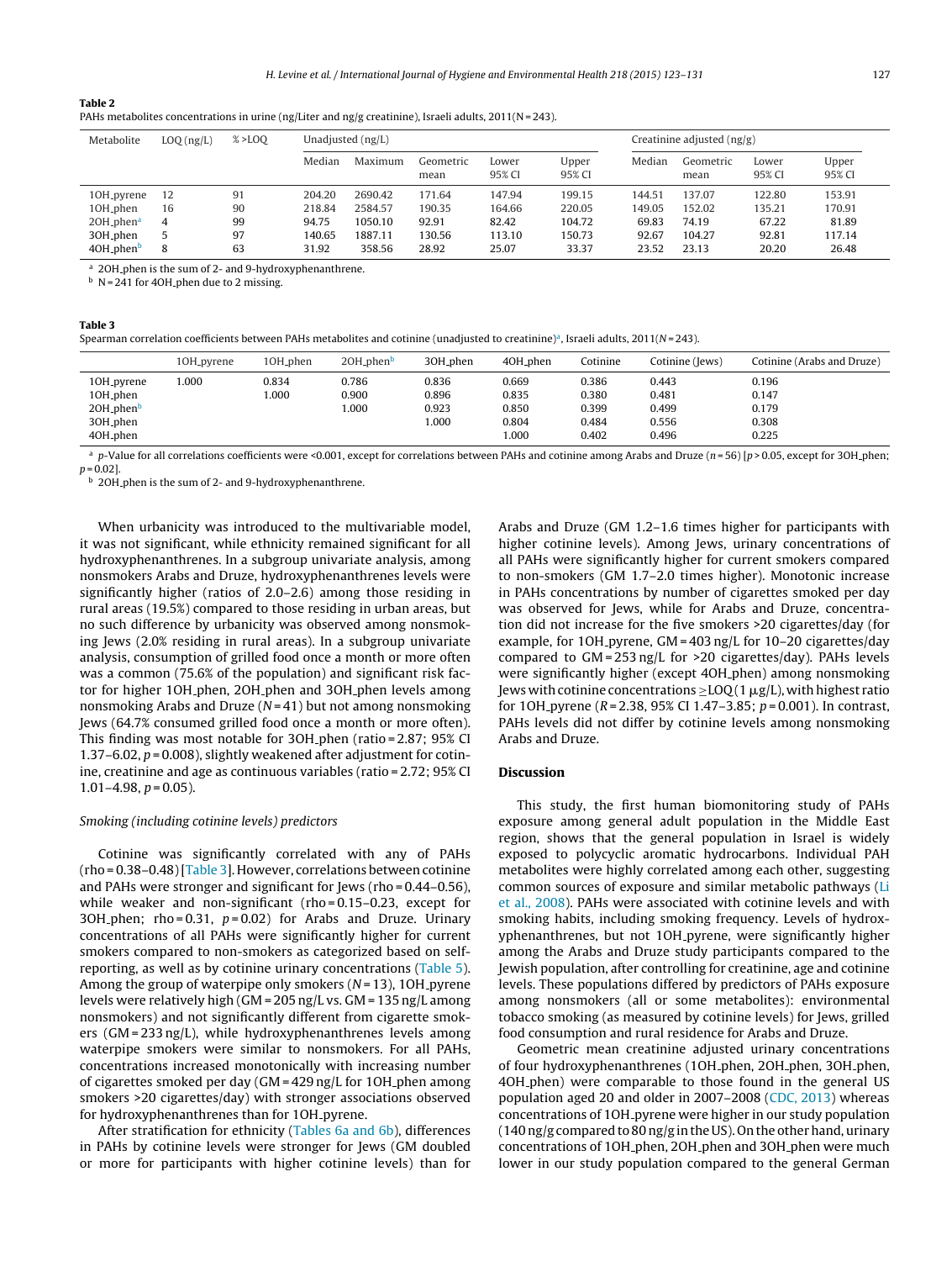#### <span id="page-5-0"></span>**Table 4**

PAHs urinary concentrations by ethnicity, Israeli adults, 2011 (N=243), results of linear regression model of log-transformed PAH values, adjusted for creatinine, cotinine and age.

| Characteristics                                                               | 10H_pyrene                      |         | 10H_phen             |                 | $2OH_{p}hena$        |         | 30H_phen          |         | 40H <sub>-phen</sub> |         |  |
|-------------------------------------------------------------------------------|---------------------------------|---------|----------------------|-----------------|----------------------|---------|-------------------|---------|----------------------|---------|--|
|                                                                               | $R(95\% \text{ CI})^{\text{b}}$ | p-Value | $R(95\% \text{ CI})$ | <i>p</i> -Value | $R(95\% \text{ CI})$ | p-Value | $R(95\% CI)$      | p-Value | $R(95\% \text{ CI})$ | p-Value |  |
| Arabs and Druze vs. Jews–crude                                                | 0.99(0.69; 1.40)                | 0.937   | 1.63(1.16; 2.29)     | 0.005           | 1.50 (1.13; 1.98)    | 0.004   | 1.22 (0.87; 1.72) | 0.243   | 1.65(1.18; 2.30)     | 0.004   |  |
| Arabs and Druze vs. Jews-adjusted for<br>creatinine                           | 1.02(0.76; 1.38)                | 0.874   | 1.69 (1.26; 2.26)    | < 0.001         | 1.54 (1.21; 1.97)    | 0.002   | 1.27 (0.94; 1.70) | 0.123   | 1.69(1.23; 2.33)     | 0.002   |  |
| Arabs and Druze vs. Jews-adjusted for<br>cotinine                             | 1.08(0.77; 1.50)                | 0.653   | 1.81 (1.81; 2.46)    | < 0.001         | 1.64 (1.27; 2.11)    | < 0.001 | 1.38 (1.02; 1.86) | 0.038   | 1.91 (1.44; 2.52)    | < 0.001 |  |
| Arabs and Druze vs. Jews-adjusted for<br>creatinine and cotinine              | 1.12(0.86; 1.48)                | 0.394   | 1.89 (1.46; 2.44)    | < 0.001         | 1.69 (1.37; 2.09)    | < 0.001 | 1.43 (1.11; 1.84) | 0.006   | 1.97 (1.52; 2.54)    | < 0.001 |  |
| Arabs and Druze vs. Jews-adjusted for<br>creatinine, cotinine and age (years) | 1.13 (0.86; 1.49)               | 0.365   | 1.87(1.44; 2.42)     | < 0.001         | 1.68 (1.36; 2.08)    | < 0.001 | 1.43 (1.11; 1.84) | 0.006   | 1.95 (1.50; 2.52)    | < 0.001 |  |

<sup>a</sup> 2OH<sub>-</sub>phen is the sum of 2- and 9-hydroxyphenanthrene.

 $\rm^b$  Ratios (R) represent the multiplicative difference in PAH concentrations between Arab and Druze vs. Jewish study participants.

#### **Table 5**

PAHs urinary concentrations (ng/L) by smoking characteristics and cotinine levels, Israeli adults, 2011 (N=243).

| Variable                                                                                                                                                                | $\overline{N}$ | 10H <sub>-pyrene</sub> |         | 10H_phen      |         | 20H_phen <sup>a</sup> |         | 30H_phen       |         | 40H_phen    |         |
|-------------------------------------------------------------------------------------------------------------------------------------------------------------------------|----------------|------------------------|---------|---------------|---------|-----------------------|---------|----------------|---------|-------------|---------|
| Cotinine levels<br>$<$ 4 µg/L<br>$\geq$ 4 $\mu$ g/L<br>Smoking status <sup>b</sup><br>Non-smokers<br>Current smokers<br>Smoking mode (among current smokers) $\epsilon$ |                | GM (95%CI)             | p-Value | GM (95%CI)    | p-Value | GM (95%CI)            | p-Value | GM (95%CI)     | p-Value | GM (95%CI)  | p-Value |
|                                                                                                                                                                         |                |                        |         |               |         |                       |         |                |         |             |         |
|                                                                                                                                                                         |                |                        |         |               |         |                       |         |                |         |             |         |
|                                                                                                                                                                         | 140            | 130 (106; 159)         | < 0.001 | 150(123;183)  | < 0.001 | 73(62;87)             | < 0.001 | 94(77;115)     | < 0.001 | 22(19;26)   | < 0.001 |
|                                                                                                                                                                         | 103            | 251 (206; 305)         |         | 263(216;320)  |         | 128(111; 148)         |         | 204(171;244)   |         | 42(34;53)   |         |
|                                                                                                                                                                         |                |                        |         |               |         |                       |         |                |         |             |         |
|                                                                                                                                                                         | 144            | 135 (110; 163)         | 0.001   | 154(127; 186) | 0.002   | 76(64; 89)            | < 0.001 | 97(81;118)     | < 0.001 | 23(19;27)   | < 0.001 |
|                                                                                                                                                                         | 90             | 233 (187; 289)         |         | 247(197;310)  |         | 119(100; 142)         |         | 189 (154; 233) |         | 39(30;50)   |         |
|                                                                                                                                                                         |                |                        |         |               |         |                       |         |                |         |             |         |
|                                                                                                                                                                         |                |                        |         |               |         |                       |         |                |         |             |         |
| Waterpipe only                                                                                                                                                          | 13             | 205 (122; 343)         | 0.629   | 162 (110;239) | 0.034   | 79(50;125)            | 0.055   | 130(75;225)    | 0.132   | 21(12;37)   | 0.037   |
| Cigarettes                                                                                                                                                              | 76             | 239 (186; 308)         |         | 271 (209;350) |         | 129 (106; 157)        |         | 203 (162;255)  |         | 44(34;58)   |         |
| Number of cigarettes/day (among cigarette smokers)                                                                                                                      |                |                        |         |               |         |                       |         |                |         |             |         |
| ~10                                                                                                                                                                     | 24             | 170 (108; 268)         | Ref.    | 161 (95; 273) | Ref.    | 86(61;121)            | Ref.    | 131 (89; 195)  | Ref.    | 21(14;34)   | Ref.    |
| $10 - 20$                                                                                                                                                               | 34             | 252 (167; 380)         | 0.179   | 307(207;455)  | 0.007   | 135 (98; 187)         | 0.009   | 219(150; 321)  | 0.020   | 55(36; 83)  | < 0.001 |
| >20                                                                                                                                                                     | 18             | 339(233;495)           | 0.036   | 429(319;575)  | < 0.001 | 204(165; 251)         | < 0.001 | 315(231;429)   | 0.001   | 81(52; 126) | < 0.001 |

<sup>a</sup> 2OH phen is the sum of 2- and 9-hydroxyphenanthrene.

**b** Smoking status for 5 self-reported non-smokers with creatinine-adjusted cotinine levels above 150  $\mu$ g/g was set to missing. Additional 4 participants were excluded due to unverified smoking status.

 $c$  Data on smoking mode was missing for 1 participant.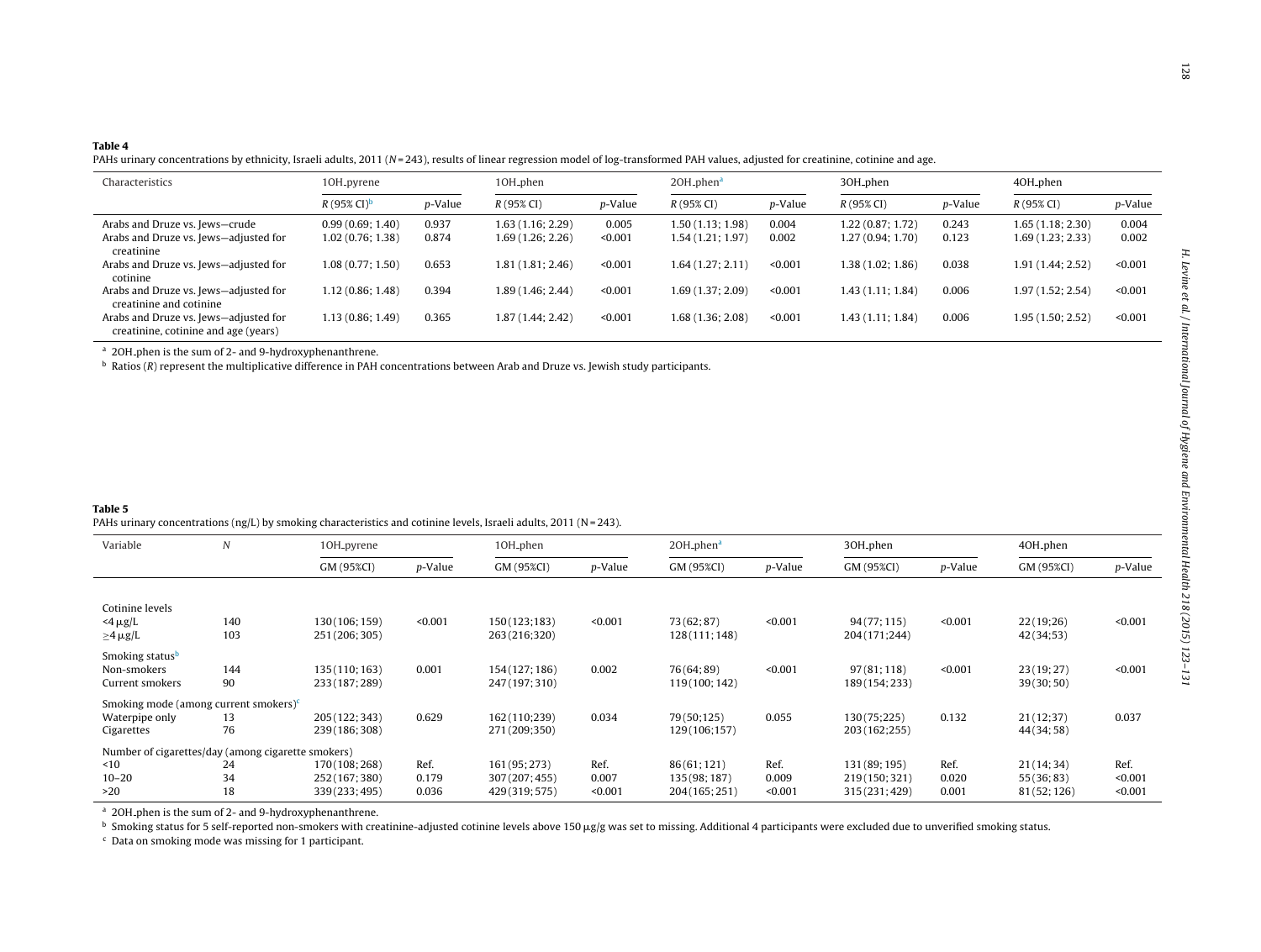#### <span id="page-6-0"></span>**Table 6a**

PAHs urinary concentrations (ng/L) by smoking characteristics and cotinine levels, Israeli adults, 2011, Jews (N <sup>=</sup> 183).

| Variable                                          | $\boldsymbol{N}$ | 10H_pyrene                                         |         | 10H <sub>-phen</sub> |         | 20H_phen <sup>a</sup> |         | 30H_phen       |         | 40H_phen    |         |
|---------------------------------------------------|------------------|----------------------------------------------------|---------|----------------------|---------|-----------------------|---------|----------------|---------|-------------|---------|
|                                                   |                  | GM (95%CI)                                         | p-Value | GM (95%CI)           | p-Value | GM (95%CI)            | p-Value | GM (95%CI)     | p-Value | GM (95%CI)  | p-Value |
| Cotinine levels                                   |                  |                                                    |         |                      |         |                       |         |                |         |             |         |
| $<$ 4 µg/L                                        | 101              | 121 (94; 155)                                      | < 0.001 | 122(97; 154)         | < 0.001 | 62(51;76)             | < 0.001 | 83 (66; 105)   | < 0.001 | 18(15;22)   | < 0.001 |
| $\geq$ 4 $\mu$ g/L                                | 82               | 261 (210; 325)                                     |         | 249 (198; 314)       |         | 123 (105; 145)        |         | 201 (164; 245) |         | 39(30;51)   |         |
| Smoking status                                    |                  |                                                    |         |                      |         |                       |         |                |         |             |         |
| Non-smokers                                       | 100              | 128 (100; 164)                                     | 0.001   | 126(100; 158)        | < 0.001 | 65(53;79)             | < 0.001 | 88(70;111)     | < 0.001 | 19(16; 23)  | < 0.001 |
| Current smokers                                   | 75               | 231 (179; 297)                                     |         | 227(175; 295)        |         | 110(90; 134)          |         | 176(139; 223)  |         | 35(27; 46)  |         |
| Smoking mode (among current smokers) <sup>b</sup> |                  |                                                    |         |                      |         |                       |         |                |         |             |         |
| Waterpipe only                                    | 10               | 236(127;436)                                       | 0.958   | 160(100;257)         | 0.094   | 73(42; 128)           | 0.106   | 123(59; 256)   | 0.234   | 16(9;28)    | 0.021   |
| Cigarettes                                        | 64               | 231 (174; 307)                                     |         | 245 (182; 329)       |         | 118 (95; 147)         |         | 187 (145; 242) |         | 41(30; 55)  |         |
|                                                   |                  | Number of cigarettes/day (among cigarette smokers) |         |                      |         |                       |         |                |         |             |         |
| ~10                                               | 22               | 171 (103; 282)                                     | Ref.    | 155(87; 276)         | Ref.    | 84(58; 122)           | Ref.    | 131 (85; 201)  | Ref.    | 21(13; 34)  | Ref.    |
| $10 - 20$                                         | 30               | 236(150; 373)                                      | 0.410   | 284(184; 440)        | 0.025   | 123(87;175)           | 0.039   | 201 (132; 205) | 0.075   | 49(31;7)    | < 0.001 |
| >20                                               | 12               | 380(222;648)                                       | 0.060   | 390(258;583)         | 0.012   | 199 (153; 260)        | 0.001   | 304 (212; 436) | 0.011   | 86(55; 136) | < 0.001 |
| Cotinine levels (among nonsmokers)                |                  |                                                    |         |                      |         |                       |         |                |         |             |         |
| $\angle$ LOQ $(1 \mu g/L)$                        | 35               | 73 (48; 112)                                       | 0.001   | 78(53; 115)          | 0.002   | 45(32;63)             | 0.006   | 53(35;80)      | 0.001   | 16(12; 21)  | 0.135   |
| $\geq$ LOQ(1 $\mu$ g/L)                           | 65               | 174(131;231)                                       |         | 163 (124; 214)       |         | 79(62;99)             |         | 115 (89; 150)  |         | 21(16; 27)  |         |

<sup>a</sup> 2OH phen is the sum of 2- and 9-hydroxyphenanthrene.

<sup>b</sup> Data on smoking mode was missing for 1 participant.

#### **Table 6b**

PAHs urinary concentrations (ng/L) by smoking characteristics and cotinine levels, Israeli adults, 2011, Arabs and Druze (N = 56).

| Variable                             | N  | 10H <sub>-pyrene</sub>                             |         | 10H_phen        |         | $2OH$ -phen <sup>a</sup> |         | 30H <sub>-phen</sub> |         | 40H_phen           |         |
|--------------------------------------|----|----------------------------------------------------|---------|-----------------|---------|--------------------------|---------|----------------------|---------|--------------------|---------|
|                                      |    | GM (95%CI)                                         | p-Value | GM (95%CI)      | p-Value | GM (95%CI)               | p-Value | GM (95%CI)           | p-Value | GM (95%CI)         | p-Value |
| Cotinine levels                      |    |                                                    |         |                 |         |                          |         |                      |         |                    |         |
| $<$ 4 $\mu$ g/L                      | 36 | 152 (104; 223)                                     | 0.322   | 259 (180; 372)  | 0.486   | 118 (89; 157)            | 0.375   | 128(87;190)          | 0.108   | 38(26; 55)         | 0.268   |
| $\geq$ 4 $\mu$ g/L                   | 20 | 207 (127; 337)                                     |         | 314(218; 452)   |         | 144 (102; 205)           |         | 209 (137; 319)       |         | 54(31;93)          |         |
| Smoking status                       |    |                                                    |         |                 |         |                          |         |                      |         |                    |         |
| Non-smokers                          | 41 | 144 (101; 206)                                     | 0.141   | 246(177; 341)   | 0.190   | 110(85; 143)             | 0.055   | 122(86; 174)         | 0.022   | 36(26; 51)         | 0.103   |
| Current smokers                      | 14 | 235 (154; 358)                                     |         | 365 (246; 541)  |         | 176(125; 247)            |         | 261 (173; 395)       |         | 64(33; 125)        |         |
| Smoking mode (among current smokers) |    |                                                    |         |                 |         |                          |         |                      |         |                    |         |
| Waterpipe only                       | 3  | 128 (20; 847)                                      | 0.110   | 168 (28; 991)   | 0.098   | 104(19; 569)             | 0.078   | 154(49; 482)         | 0.156   | 52(4;784)          | 0.722   |
| Cigarettes                           | 11 | 276(176; 432)                                      |         | 451 (318; 641)  |         | 203 (145; 284)           |         | 302 (186; 489)       |         | 69(30; 156)        |         |
|                                      |    | Number of cigarettes/day (among cigarette smokers) |         |                 |         |                          |         |                      |         |                    |         |
| ~10                                  |    | 163 (20; 1355)                                     | Ref.    | 242 (59; 1003)  | Ref.    | 108(9;1338)              | Ref.    | 136(13; 1459)        | Ref.    | Unavailable due to | Ref.    |
| $10 - 20$                            |    | 403 (117; 1385)                                    | 0.032   | 540 (243; 1199) | 0.014   | 275 (174; 435)           | 0.009   | 429 (228; 807)       | 0.020   | small numbers      | 0.099   |
| >20                                  | 5  | 253 (121; 526)                                     | 0.177   | 501 (270; 929)  | 0.015   | 205 (111; 379)           | 0.039   | 313 (110; 891)       | 0.066   |                    | 0.589   |
| Cotinine levels (among nonsmokers)   |    |                                                    |         |                 |         |                          |         |                      |         |                    |         |
| $\angle$ LOQ $(1 \mu g/L)$           | 20 | 134(78;229)                                        | 0.692   | 256(155; 424)   | 0.801   | 117(77;176)              | 0.653   | 114(62; 209)         | 0.714   | 40(24;65)          | 0.591   |
| $\geq$ LOQ(1 $\mu$ g/L)              | 21 | 154(91;261)                                        |         | 236(148; 376)   |         | 104(73; 148)             |         | 130(84; 202)         |         | 33(19;56)          |         |

<sup>a</sup> 2OH phen is the sum of 2- and 9-hydroxyphenanthrene.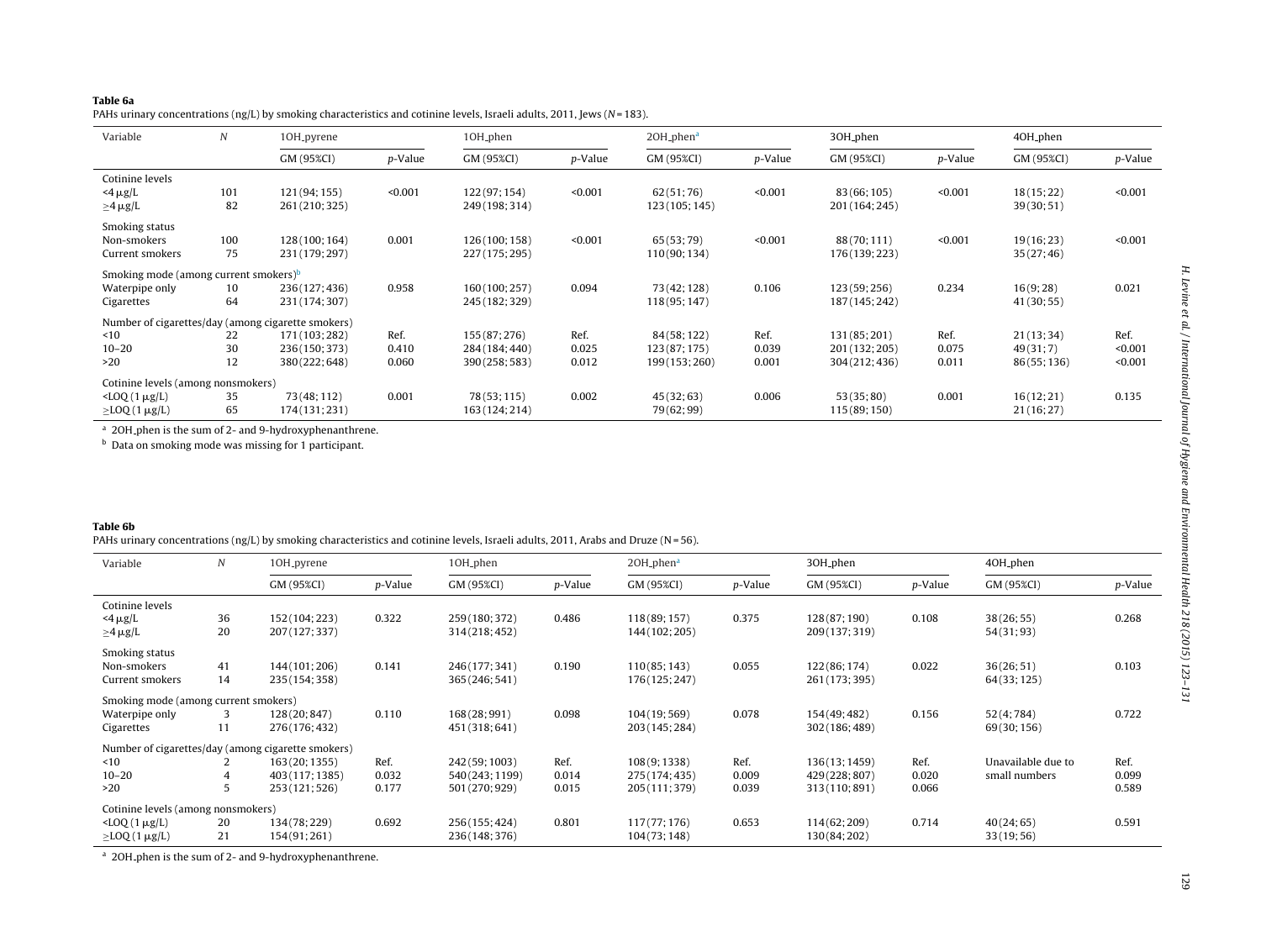population in 1998 while 1OH pyrene levels were higher in our population (140 ng/g compared to 110 ng/g) ([Becker](#page-8-0) et [al.,](#page-8-0) [2003\).](#page-8-0)

We found that urinary hydroxyphenanthrenes but not 1OH<sub>-pyrene</sub> concentrations were significantly higher in Jewish participants relative to Arab and Druze participants. After adjustment for age, creatinine and cotinine concentrations (mainly due to the adjustment for cotinine), associations accentuated, reaching a ratio of nearly two fold for 4OH phen and 1OH phen. The differences in urinary concentrations of PAHs by population sub-groups in Israel may be impacted by many factors, including exposure to ambient and indoor air pollutants, dietary preferences or lifestyle behaviors not captured by our study or differences in genetic factors impacting metabolism of these compounds, such as polymorphism in acetylators genes [\(Al-Daghri](#page-8-0) et [al.,](#page-8-0) [2013;](#page-8-0) [Hansen](#page-8-0) et [al.,](#page-8-0) [2008\).](#page-8-0) The exposure to PAHs by smoking among smokers might mask other predictors; hence analysis of risk factors among nonsmokers might elucidate mechanism of exposure.

There may be differences by population sub-groups in mode of cooking or consumption of specific food items not captured by our questionnaire. Such differences are hinted by our finding that grilled food consumption was a predictor of exposure among nonsmoking Arabs and Druze but not among Jews. Practices such as burning biomass fuels such as wood on indoor open-pit stoves, which have been associated previously with high PAHs exposure ([Chen](#page-8-0) et [al.,](#page-8-0) [2007;](#page-8-0) [Hemat](#page-8-0) et [al.,](#page-8-0) [2012\),](#page-8-0) may be more common among Arab and Druze populations in Israel. We were unable to directly explore this hypothesis, but our finding that rural residence was a risk factor for higher PAHs levels among nonsmoking Arabs and Druze, but not Jews, give indirect evidence to support this hypothesis. In contrast, higher cotinine levels, representing exposure to environmental tobacco smoking, were found in our study to be a risk factor for PAHs exposure among nonsmoking Jews but not Arabs and Druze, giving further support to differing modes of exposure by subpopulation groups. Evidence to higher exposure to PAHs among nonsmoking people exposed to environmental tobacco smoking, as manifested by higher cotinine levels, is accumulating [\(Aquilina](#page-8-0) et [al.,](#page-8-0) [2010;](#page-8-0) [Polanska](#page-8-0) et [al.,](#page-8-0) [2014;](#page-8-0) [Suwan](#page-8-0)ampai et [al.,](#page-8-0) [2009\).](#page-8-0) In our study such association was found for Jews but not for Arabs and Druze. This difference might be explained by other sources of exposure among nonsmoking Arabs and Druze, previously discussed such as diet, as manifested by relatively high levels of PAHs among nonsmoking Arabs and Druze with low cotinine levels. We were unable to explore other possible differences between Jews and Arabs exposure such as associations between PAHs levels in our study and exposure to ambient air pollution, distance from major roads, and distance for industrial PAHs sources.

Further study in needed to elucidate this finding and explore mechanisms of exposure to PAHs and possible impact on health among the Arab and Druze populations. Interestingly, previous analysis in our biomonitoring study revealed higher bisphenol A (BPA) exposure in the Jewish population [\(Berman](#page-8-0) et [al.,](#page-8-0) [2014\),](#page-8-0) suggesting that ethnicity may be an important predictor of exposure to selected environmental contaminants in Israel. According to NHANES 1999–2002 data, household income level and to lesser extent race/ethnicity and education attainment, were significant determinants of urinary excretion of PAH metabolites ([Suwan-ampai](#page-8-0) et [al.,](#page-8-0) [2009\).](#page-8-0) There are limited data from previous studies on the associations between urinary PAHs levels and sociodemographic determinants, and no previous data among adults from the Middle East region.

Urinary excretions of all PAHs measured in the study were 1.5–2 times higher in participants reporting current smoking than in nonsmokers. In addition, cotinine levels, representing total exposure to active and voluntary and involuntary tobacco smoke, were correlated with PAHs levels (Spearman correlation 0.35–0.45). However, correlation of cotinine with PAHs was weaker for Arabs and Druze,

implying that the relative contribution of tobacco smoking exposure to PAHs exposure is smaller in this group compared to Jews, i.e. another support for the hypothesis that there are additional sources of exposure, discussed before. The contribution of active cigarette smoking to PAHs exposure is well established. Multiple studies have consistently reported 1OH pyrene concentration in urine to be 1.5–3 times higher among current smokers compared with nonsmokers, as well as for hydroxyphenanthrenes, although less frequently studied [\(Gündel](#page-8-0) et [al.,](#page-8-0) [1996;](#page-8-0) [Suwan-ampai](#page-8-0) et [al.,](#page-8-0) [2009\).](#page-8-0) Urinary PAHs levels in our study increased with number of cigarettes smoked per day. This association should not be taken for granted, as it was previously shown that the dose-response association between number of cigarettes and PAHs levels may differ between populations ([Benowitz](#page-8-0) et [al.,](#page-8-0) [2011\).](#page-8-0) Due to limited sample size we could not fully assess interaction between number of cigarettes smoked per day and PAHs levels by ethnicity, although the possibility of such difference by ethnicity was hinted by our data.

Levels of 1OH pyrene, but not hydroxyphenanthrenes, among waterpipe only smokers were similar to cigarette smokers. This is, to the best of our knowledge, the first report of urinary levels of 1OH pyrene among waterpipe smokers in an observational general population study. It was reported earlier that PAHs are emitted during waterpipe smoking [\(Shihadeh](#page-8-0) et [al.,](#page-8-0) [2012\).](#page-8-0) This finding adds more evidence to the health risks of waterpipe smoking, to our previous findings of increased cotinine levels among exclusive waterpipe users ([Levine](#page-8-0) et [al.,](#page-8-0) [2013\)](#page-8-0) and increased utilization of health care services [\(Levine](#page-8-0) et [al.,](#page-8-0) [2012\).](#page-8-0)

We found that grilled food consumption was a risk factor among nonsmoking Arabs and Druze, but we did not find associations with smoked food consumption or vegetarian status. In previous studies, differing by populations, PAHs measured and ages of participants, have found different dietary predictors of urinary PAHs levels including increased grilled fish and/or shellfish ([Lee](#page-8-0) et [al.,](#page-8-0) [2009\),](#page-8-0) consumption of grilled food and chocolate [\(Becker](#page-8-0) et [al.,](#page-8-0) [2007\),](#page-8-0) consumption of grilled/boiled meat ([Suwan-ampai](#page-8-0) et [al.,](#page-8-0) [2009\).](#page-8-0) There are several possible explanations that our finding regarding dietary predictors of PAHs exposure was limited to nonsmoking Arabs and Druze. First, while our dietary questionnaire included questions on overall consumption of smoked and grilled food we did not collect detailed information on consumption of specific foods, such as fish, cheese, or meat, chocolate, and well done foods. In addition, our limited sample size might have been underpowered to show weak associations or association with rare exposures. Among smokers, PAHs exposure from smoking might have masked other weaker or more rare dietary sources. Finally, we note that differences in dietary patterns across populations may explain differences in dietary predictors. For example, consumption of smoked and grilled foods might be low in Israel compared to other populations.

This study has several limitations. We employed a convenience non-random sampling technique to recruit individuals to the study. Therefore, it is unclear to what extent the study population is representative of the general adult population in Israel. The Druze population was over-represented in the study (17.9% compared to about 2% in the general population) whereas the non-Druze Arab population was under-represented. In addition, our estimates of dietary intake are based on self-reports of foods consumed over a 24 h period; although this is the method most commonly used for assessing short term food intakes, it must be recognized that the accuracy of data reported may be reduced by bias or error on the part of respondents or interviewers. These limitations,together with power limitation related to sample size, might explain lack of findings between dietary factors and PAHs levels.

On the other hand, this study had a number of strengths, including the fact that individuals were recruited from different ethnic